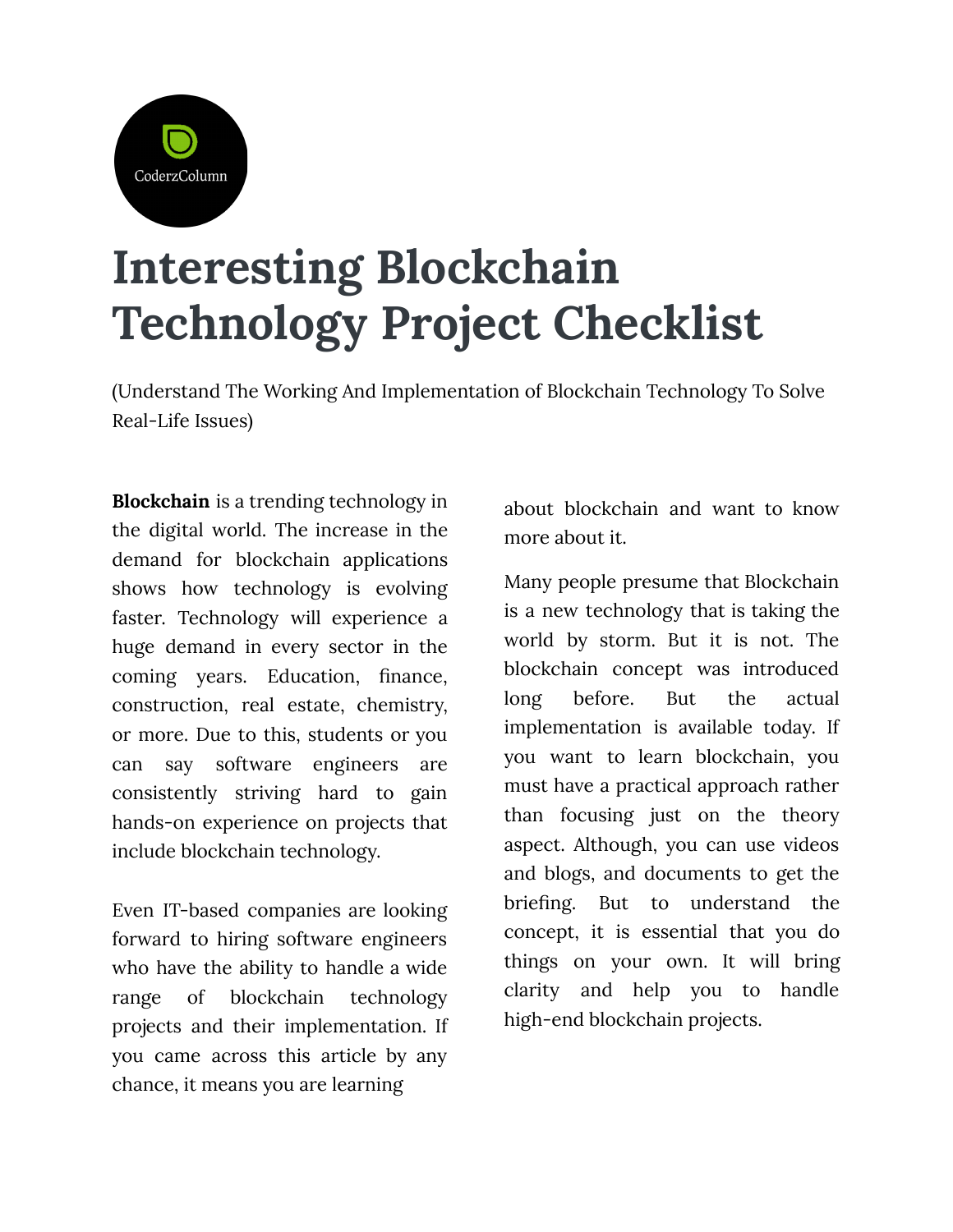| <b>p Demand growth For Blockchain</b><br>Ş<br><b>Engineers</b>  |                                 |
|-----------------------------------------------------------------|---------------------------------|
|                                                                 |                                 |
| <b>Blockchain Engg</b><br>Security Engg<br><b>Back-End Engg</b> | <b>Embedded Engg</b><br>ML Engg |
| 2.3M                                                            |                                 |
| 1.6M                                                            |                                 |
| 1.2M                                                            |                                 |
| 0.8M                                                            |                                 |
| 0.5M                                                            | CoderzColumn                    |
|                                                                 |                                 |

# Project - 1

## **Trusted Crowdfunding Platform Using a Smart Contract**

You must be knowing what is crowdfunding. Through this project, we plan to incorporate blockchain features to help the startups.

- It Will Be Beneficial For The Start-Ups  $\bullet$
- It Will Help The Angel Investors To Track The Money  $\bullet$
- It Will Reduce The Chances Of Fraud  $\bullet$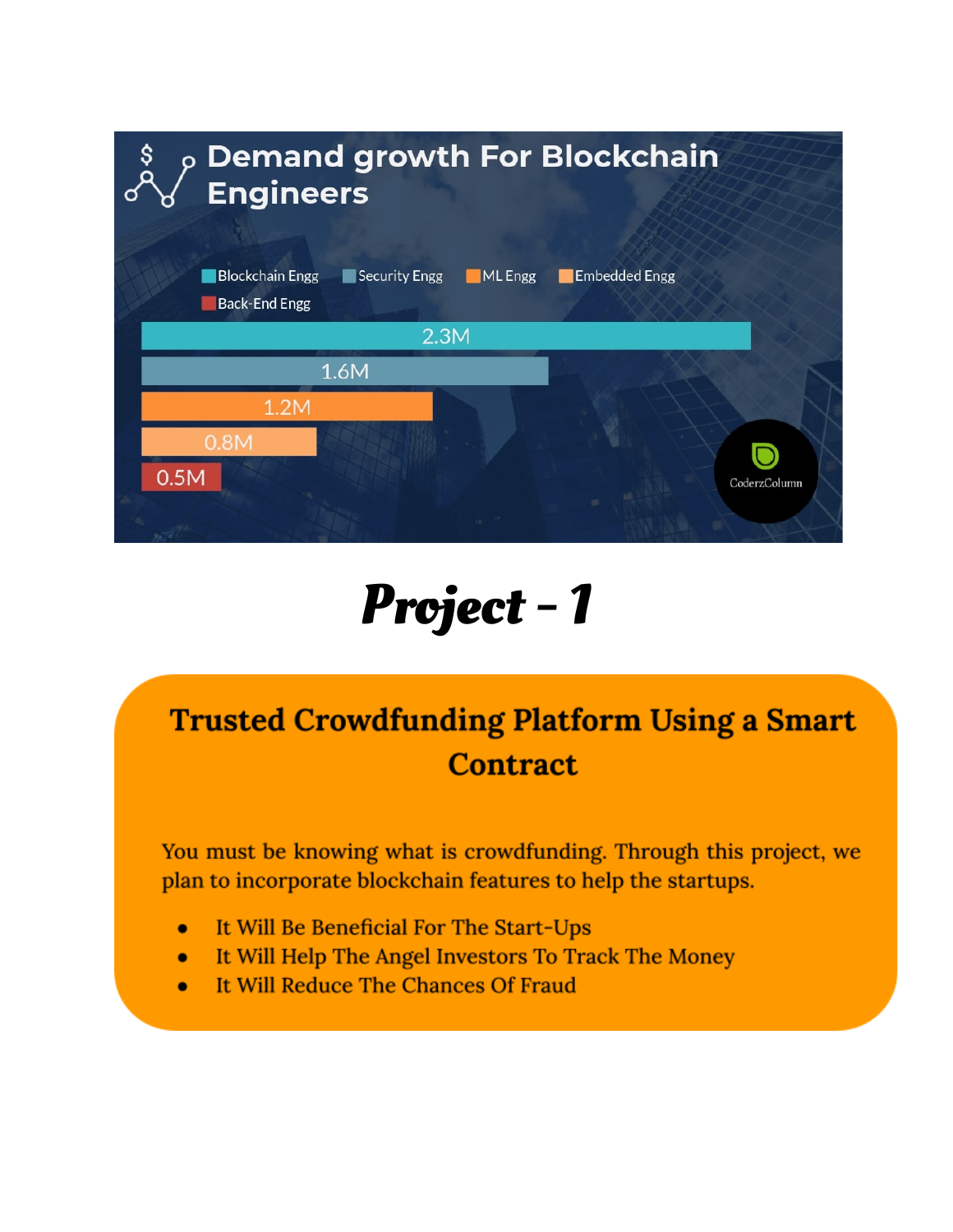# Project-2

### **Tracking The Exact Location Of The Shipment And Its Route**

Now you can get exact location of the shipment through the application of blockchain in Logistics.

- Get Complete Details Of The Packages And Not Just Main  $\bullet$ Landmark.
- Helpful In Airline Business It Will Reduce The Chances Of Losing  $\bullet$ Baggages
- You Will Get Reliable Services  $\bullet$

## Project - 3

#### **Understanding The Peer To Peer Ridesharing**

Merging the concept of ridesharing and carpooling. Blockchain will eliminate intermediate in the business.

- It Will Be Convenient For The Users.
- You Can Improve Your Cab Experience  $\bullet$
- No Requirement Of The Intermediate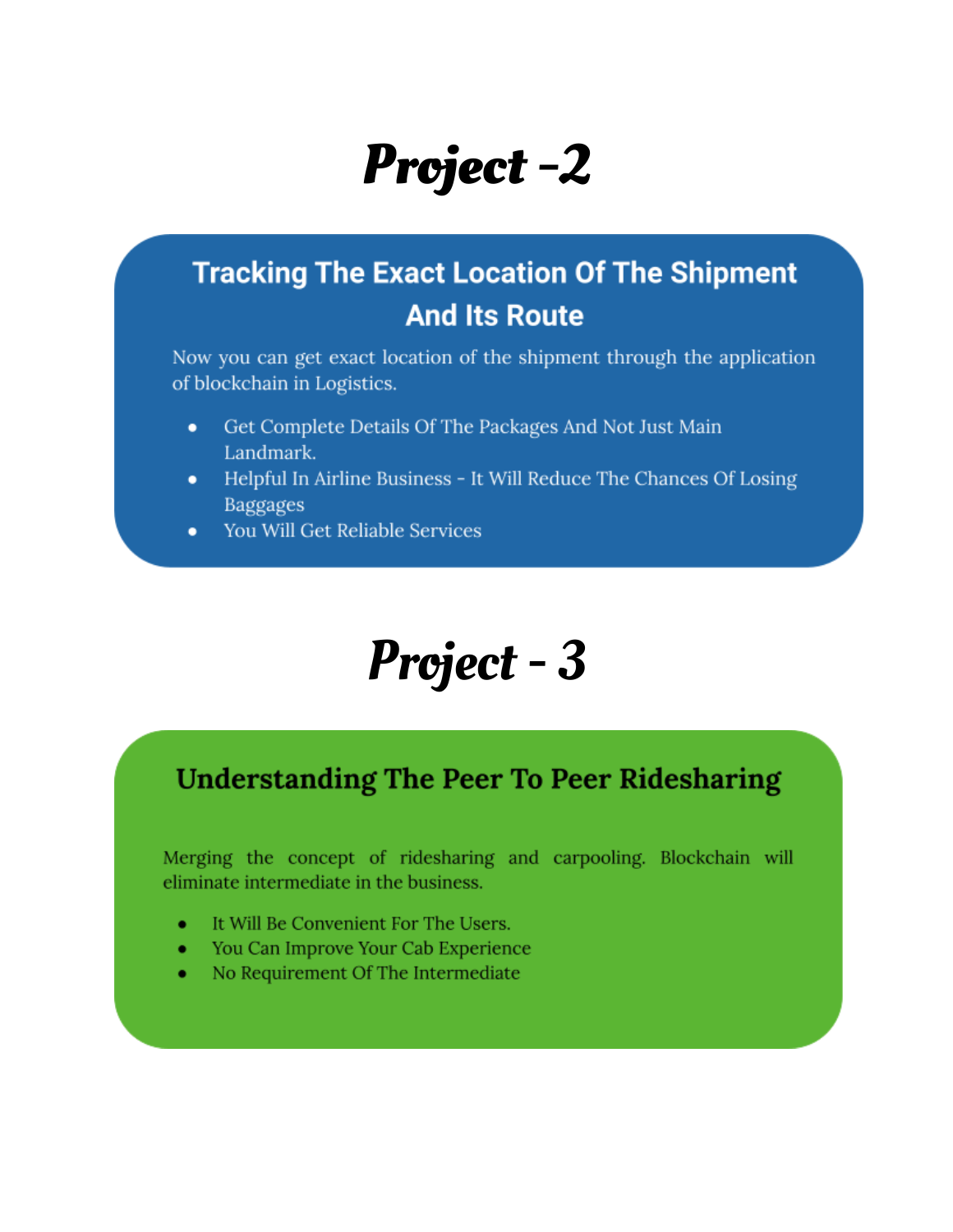## Project - 4

### **Identification System For Fake Products In The Market**

- The Customer Will be Able To Identify Between Fake And Real ٠ Products
- The Blockchain Technology Will Use 2D Bar Code
- Authenticity Of The Brands Will Increase

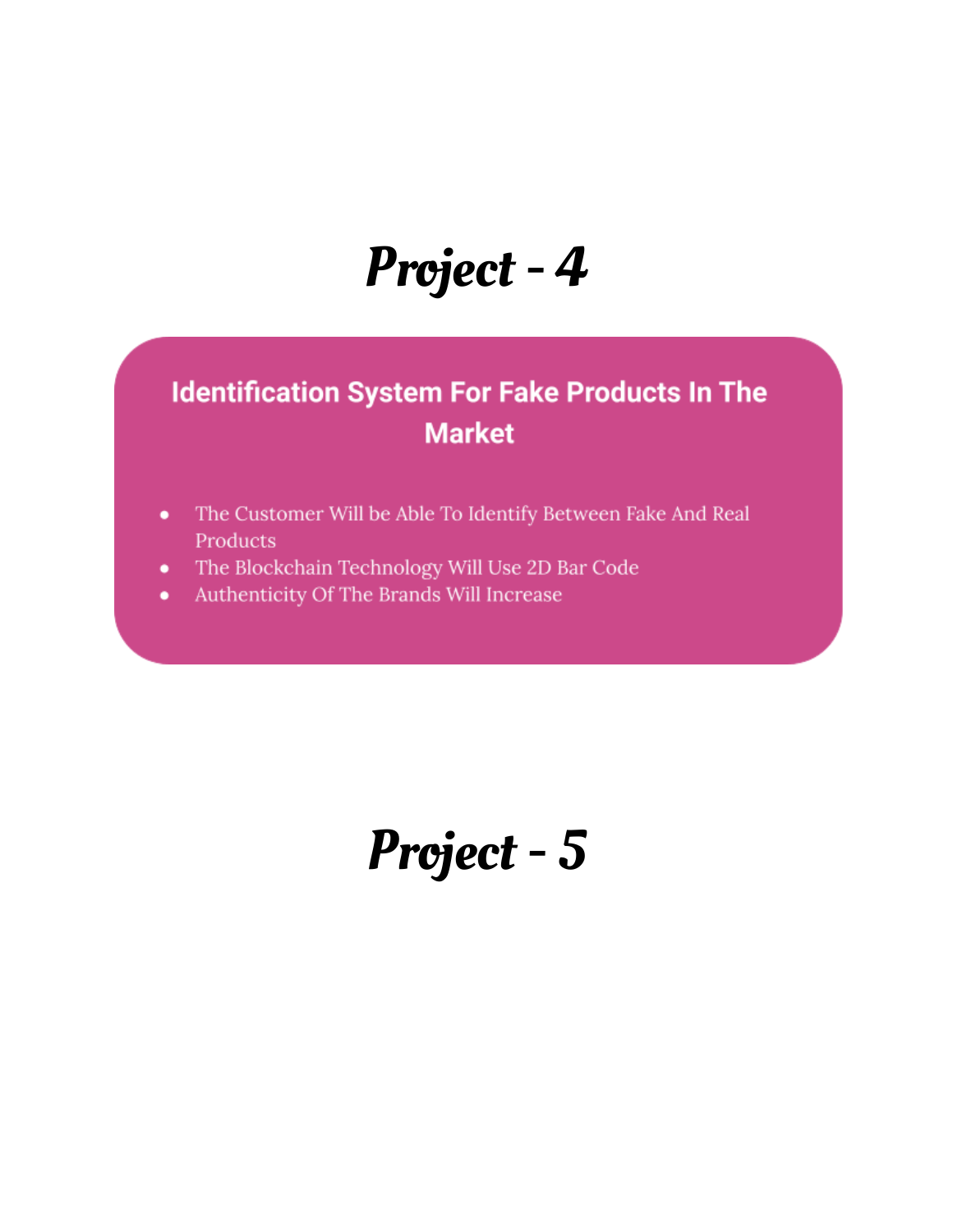### **Blockchain Technology Incorporated In The Voting System**

Blockchain will eliminate the issues of the voting system and bring improvement in it.

- No one can tamper with the results of the voting system
- It will bring transparency in the voting system.  $\bullet$
- The cyber attackers will not have any opportunity to break into the  $\bullet$ system.

# Project - 6

#### **Transparent and Genuine Charity Application**

There is a good news for the people who loves to help others through donations. Now you can track the path of your money. Moreover, you can ensure that it is not getting misused.

- You can see an improvement in the functioning of the charity system. ٠
- People can track their money and know that it has been out to a good  $\bullet$ use.
- Genuine charity programs will get the required help.  $\bullet$

## Project - 7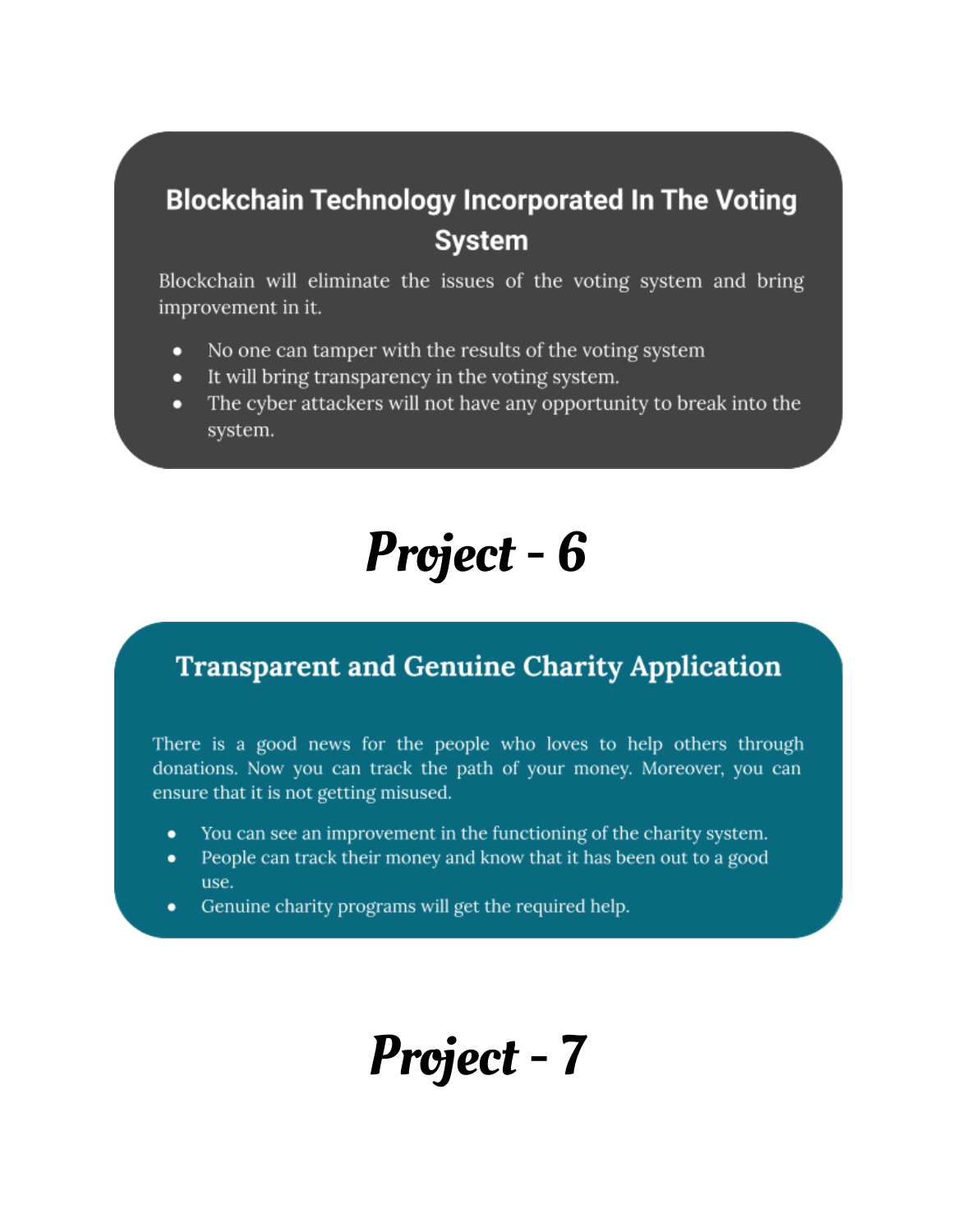### **Have A Full-Fledged Decentralised Web Hosting System**

In the upcoming years, professionals will use blockchain for decentralizing the web hosting system.

- There will be a reduction in the server downtime ۰
- Blockchain will eliminate overloading issues  $\bullet$

# Project - 8

#### **Renting Disk Space System For Users**

Renting disk spaces will be simplified with the help of blockchain technology.

- You can provide maximum disk space to each and every user.  $\bullet$
- You will understand the usage of the blockchain registry.
- You will just need high speed internet connection.

## Project -9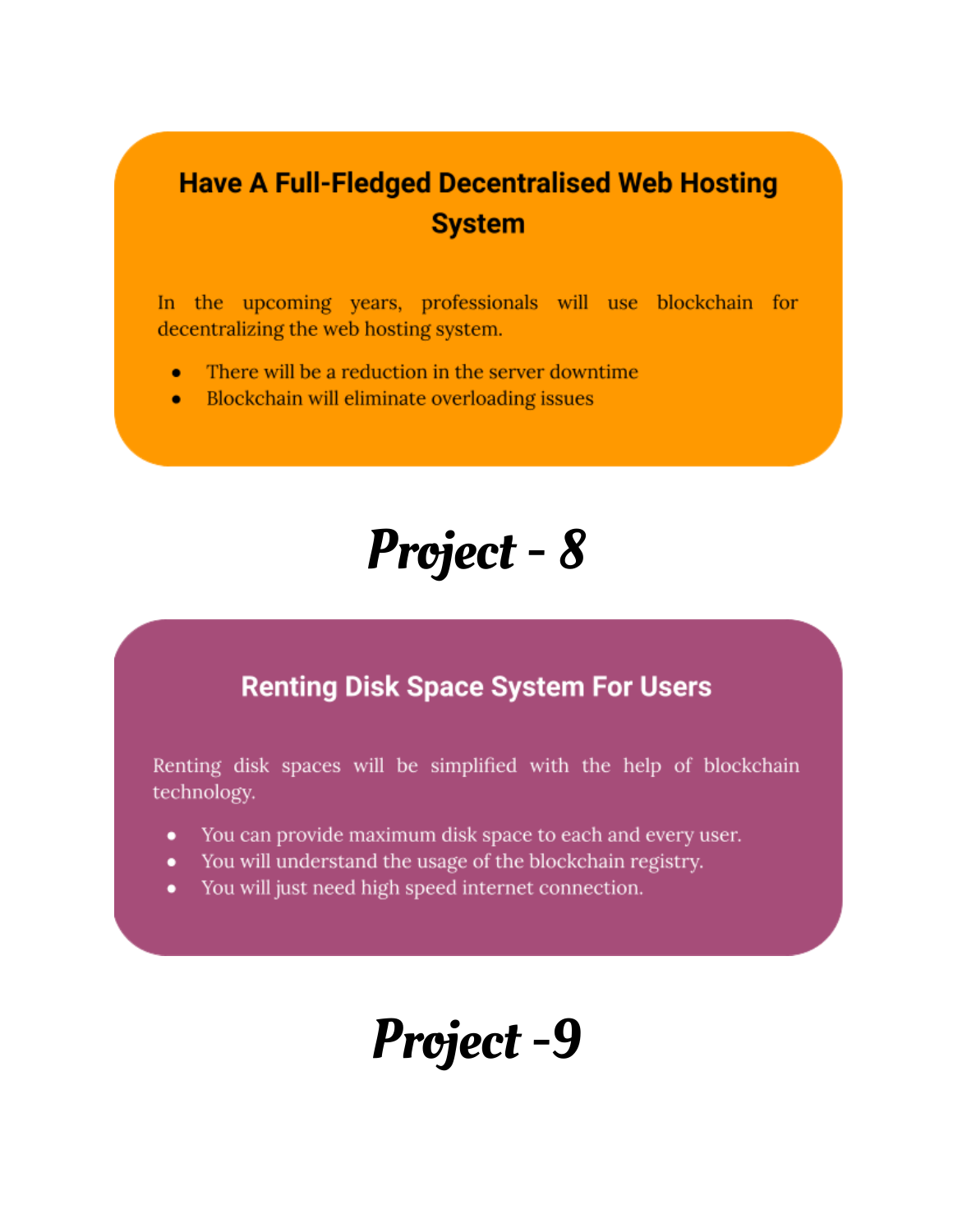### **Loyalty Points Exchange System**

The customers will be able to make the best use of the loyalty points offered by various brands.

- Enhanced flexibility of the loyalty points. ٠
- Customers can share it with their friends and family  $\bullet$
- The customers can use the loyalty points for various other purposes.

# Project - 10

#### **Trackback Your Food To Its Source**

People are becoming fond of consuming healthy and organic food. But are you sure, the food you get is 100 percent organic and healthy? If not, blockchain will help you. The project will focus on the implementation of blockchain features to track the food source.

- The food tracking system will help you reach to the actual source.
- Customers will get a reliable and trustworthy system ٠
- There will be a drastic change in the retail world.

In the world of Blockchain technology, you have multiple projects that need a new perspective or improvement. Students who are interested in blockchain technology have the flexibility to choose the best suit and use the concept according to their preferences. Above all, **CoderzColumn** takes pride in bringing you fresh topics where you can learn